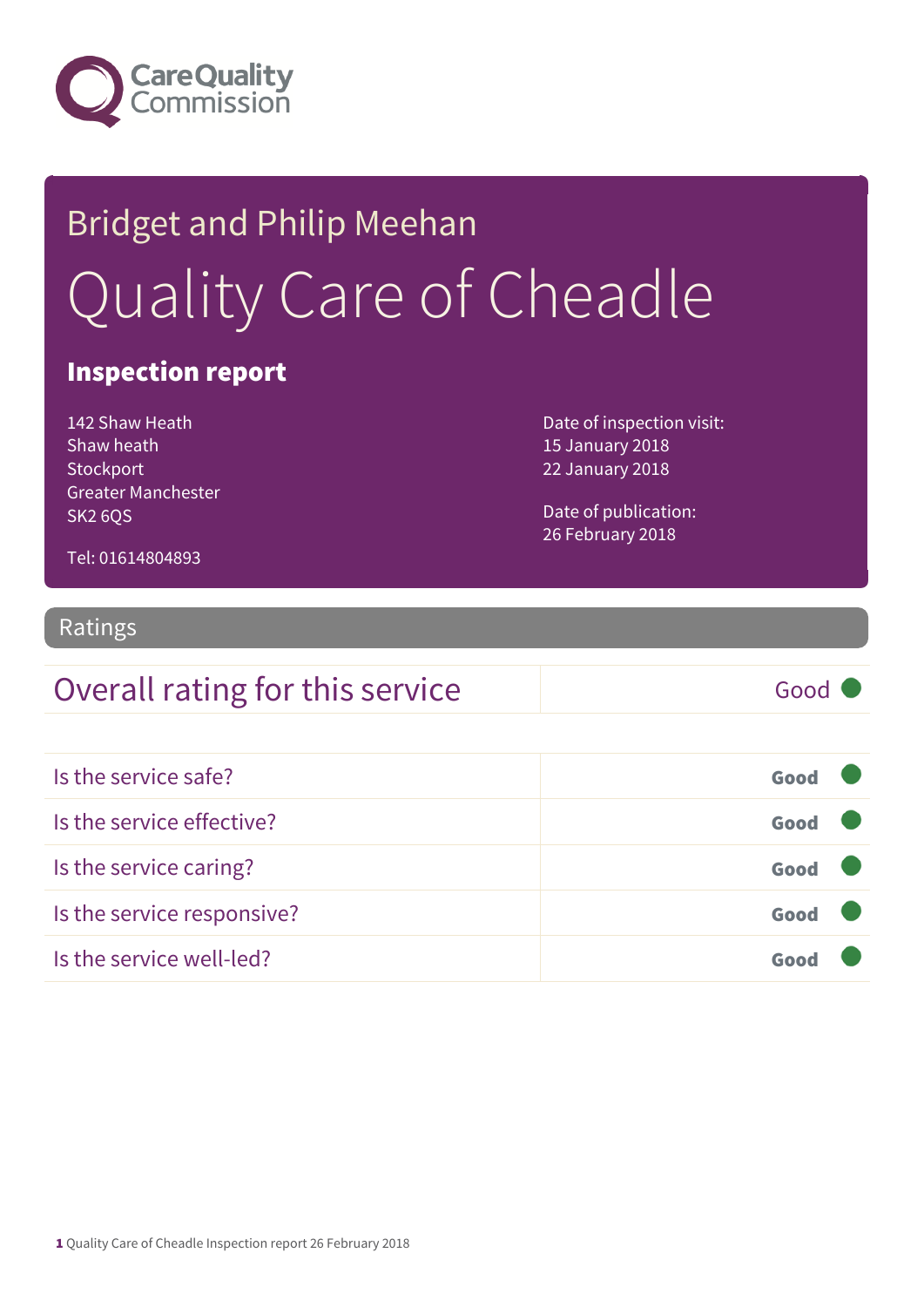## Summary of findings

## Overall summary

This was an announced inspection which took place on 15th and 22nd January 2018. The inspection was announced to ensure that the registered manager or another responsible person would be available to assist with the inspection visit.

We last inspected the service in December 2016 when we rated the service as requires improvement. At that time we found the service was in breach of two regulations of the Health and Social Care Act 2008 (Regulated Activities) Regulations 2014. These related to safe care and treatment and good governance.

Following that inspection we asked the provider to complete an action plan to show what they would do to improve the key questions of safe care and treatment and good governance to at least good. At this inspection we found that improvements had been made and the requirement actions had all been met.

At our last inspection we found the service did not have accurate recording systems in place for medicines given to people from pre-filled dosette boxes. At this inspection we found systems were in place to record this and it was now clear what medicines had been given to people. We also found people's care records had guidance for care workers on when to give 'as required' PRN medicines.

We also previously identified the registered provider was not carrying out regular audits of care plans and medication records. At this inspection we found these records were now being audited periodically and risks identified were mitigated.

Quality Care of Cheadle is registered with the Care Quality Commission (CQC) to provide personal care and support to people living in their own home. At the time of our inspection 70 people were using the service and being supported in meeting their care needs.

Not everyone using Quality Care Of Cheadle received a regulated activity; CQC only inspects the service being received by people provided with 'personal care'; help with tasks related to personal hygiene and eating. Where they do we also take into account any wider social care provided.

The service had a registered manager. A registered manager is a person who has registered with the Care Quality Commission to manage the service. Like registered providers, they are 'registered persons'. Registered persons have legal responsibility for meeting the requirements in the Health and Social Care Act 2008 and associated Regulations about how the service is run.

People who used the service and their relatives had a positive view of the service. People we spoke with told us they felt well cared for and that staff were well trained and dedicated. Comments we received included; "I think the carers are marvellous." Others told us; "They are amazing, really good." And "They do their very best. I can't say more than that."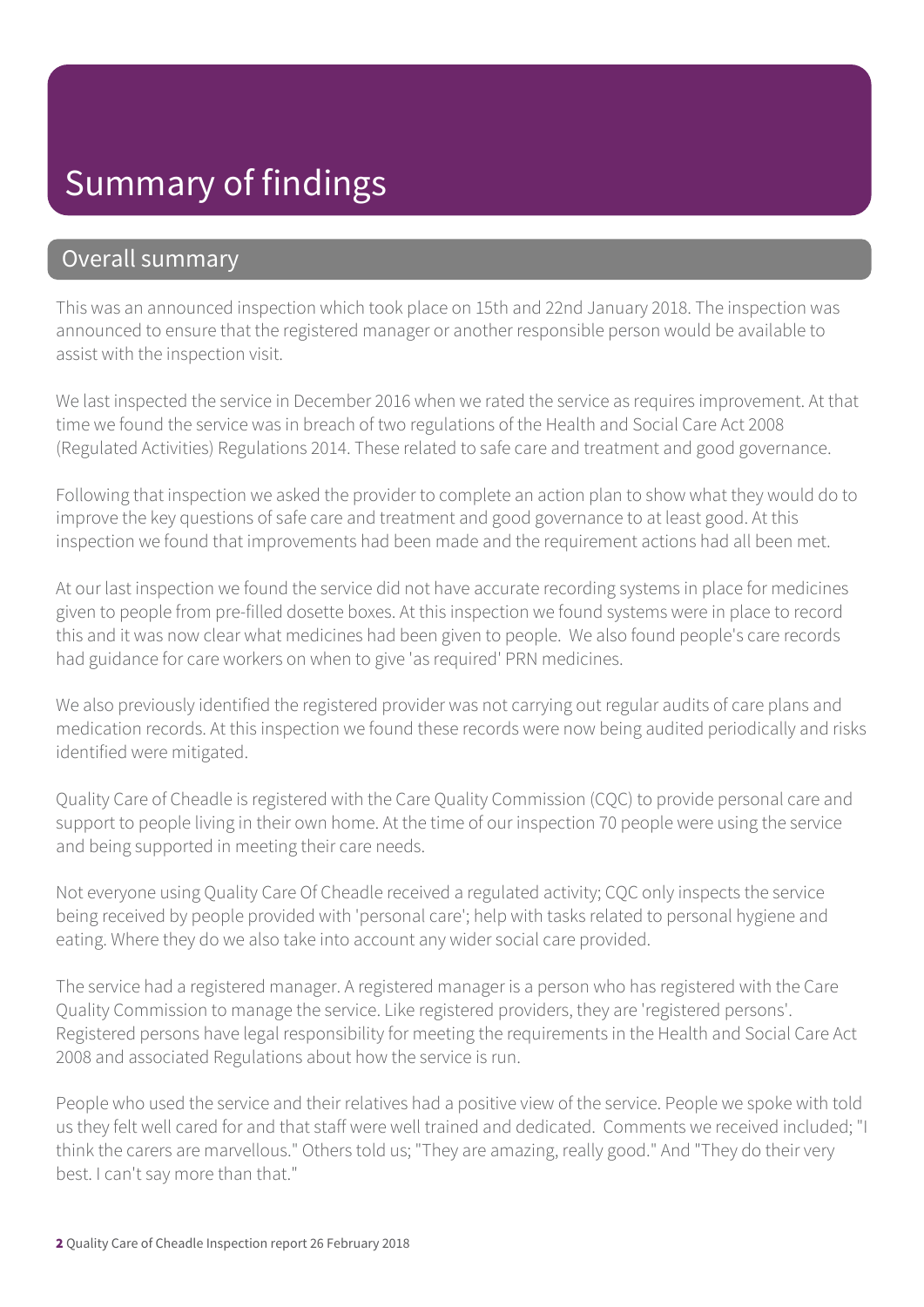Care workers were aware of their responsibilities to protect people from abuse and knew what to do if they had any concerns to help ensure people were kept safe. People who used the service and their relatives said they felt safe and well looked after.

People told us they felt involved in planning their care and support and that their choices and preferences were respected. People told us they felt they were encouraged to remain as independent as possible.

The service runs a friendship group and allotment with the aim of reducing isolation for the community as a whole rather than just their service users. At the time of our inspection the service was applying for funding to allow them to expand the friendship group to more locations.

The service had good relationships with the local authority and other agencies and we found they were keen to develop their service in conjunction with other organisations. They had previously taken part in a pilot scheme with the local authority and had suggested different ways of working together.

People using the service and care workers told us they felt supported by management. They told us they would feel comfortable raising any concerns and were confident their concerns would be dealt with appropriately.

The provider was displaying the ratings from their last CQC inspection in line with regulations.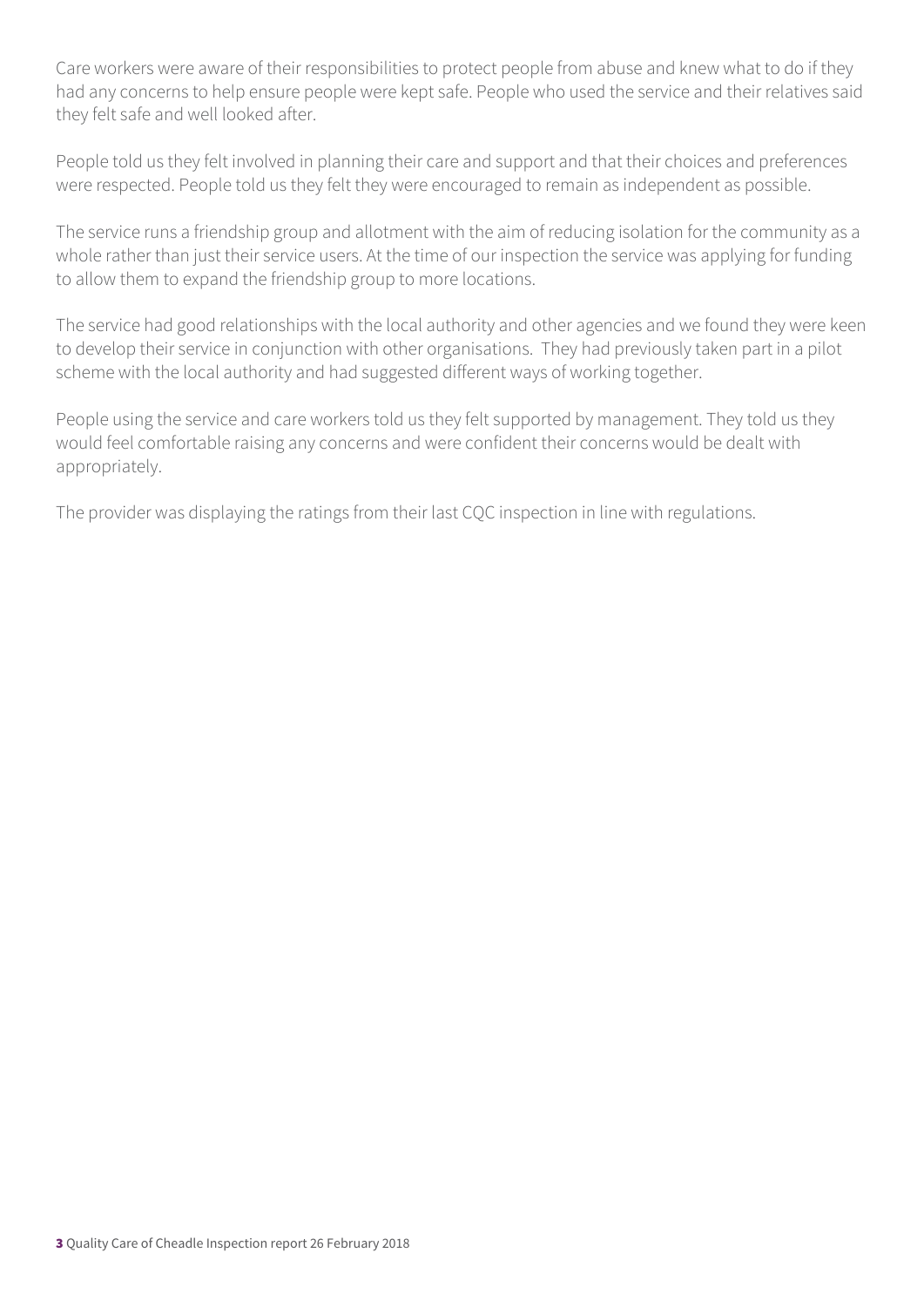## The five questions we ask about services and what we found

We always ask the following five questions of services.

| Is the service safe?                                                                                                                                                                                     |      |
|----------------------------------------------------------------------------------------------------------------------------------------------------------------------------------------------------------|------|
| The service was safe. People told us they felt safe and systems<br>were in place to protect people from abuse.                                                                                           |      |
| The administration of medicines had been improved since our<br>last inspection and met national guidelines.                                                                                              |      |
| People received care in an un-hurried way and did not feel<br>rushed.                                                                                                                                    |      |
| Is the service effective?                                                                                                                                                                                | Goo  |
| The service was effective. People told us they felt involved in their<br>care and their choices were respected.                                                                                          |      |
| People's needs were well documented and kept under review.                                                                                                                                               |      |
| People told us care workers were well trained. The training was<br>updated regularly and care workers told us they found the<br>training useful which helped them to meet people's needs<br>effectively. |      |
| Is the service caring?                                                                                                                                                                                   | Goo  |
| The service was caring. People told us they looked forward to the<br>care workers visiting.                                                                                                              |      |
| People were encouraged to remain as independent as possible.                                                                                                                                             |      |
| Care workers and office staff were careful to protect the<br>confidentiality of service users.                                                                                                           |      |
| Is the service responsive?                                                                                                                                                                               | Good |
| The service was responsive. People told us they felt the care they<br>received was personal to them and the care workers knew them<br>well.                                                              |      |
| The service encouraged people to build friendships and maintain<br>links with their local community through their Socially Yours<br>group and by signposting people to other community groups.           |      |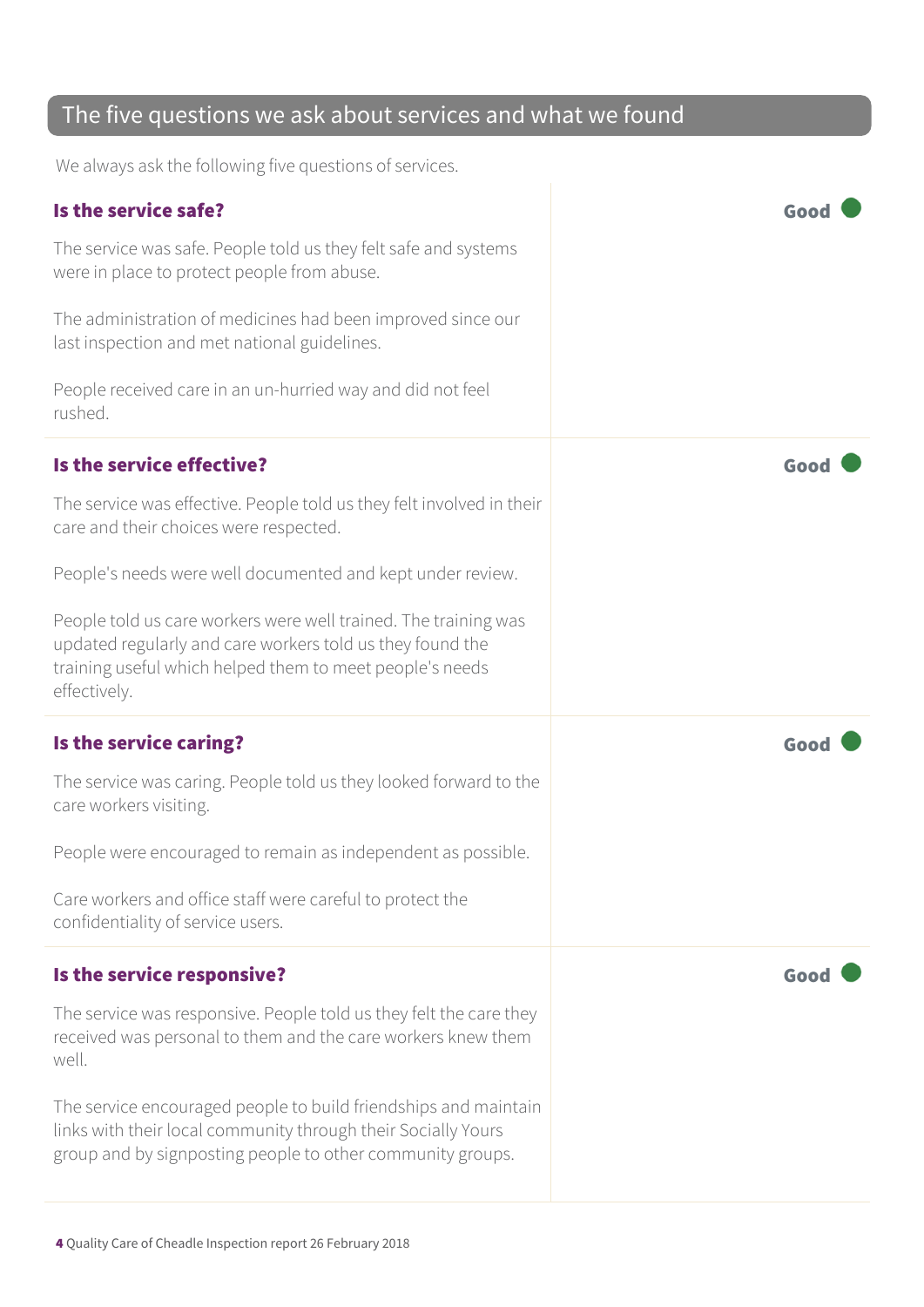People told us they felt the office staff were professional and approachable and would deal with any issues appropriately.

The service was well-led. The manager saw the service as part of the wider community and engaged with other organisations to learn and share best practice.

Service users, their families and care workers had confidence in the office staff to deal with any issues they had.

The manager was keen to explore new ways of working to improve the care people received.

Is the service well-led?  $\qquad \qquad$   $\qquad \qquad$   $\qquad \qquad$   $\qquad \qquad$   $\qquad \qquad$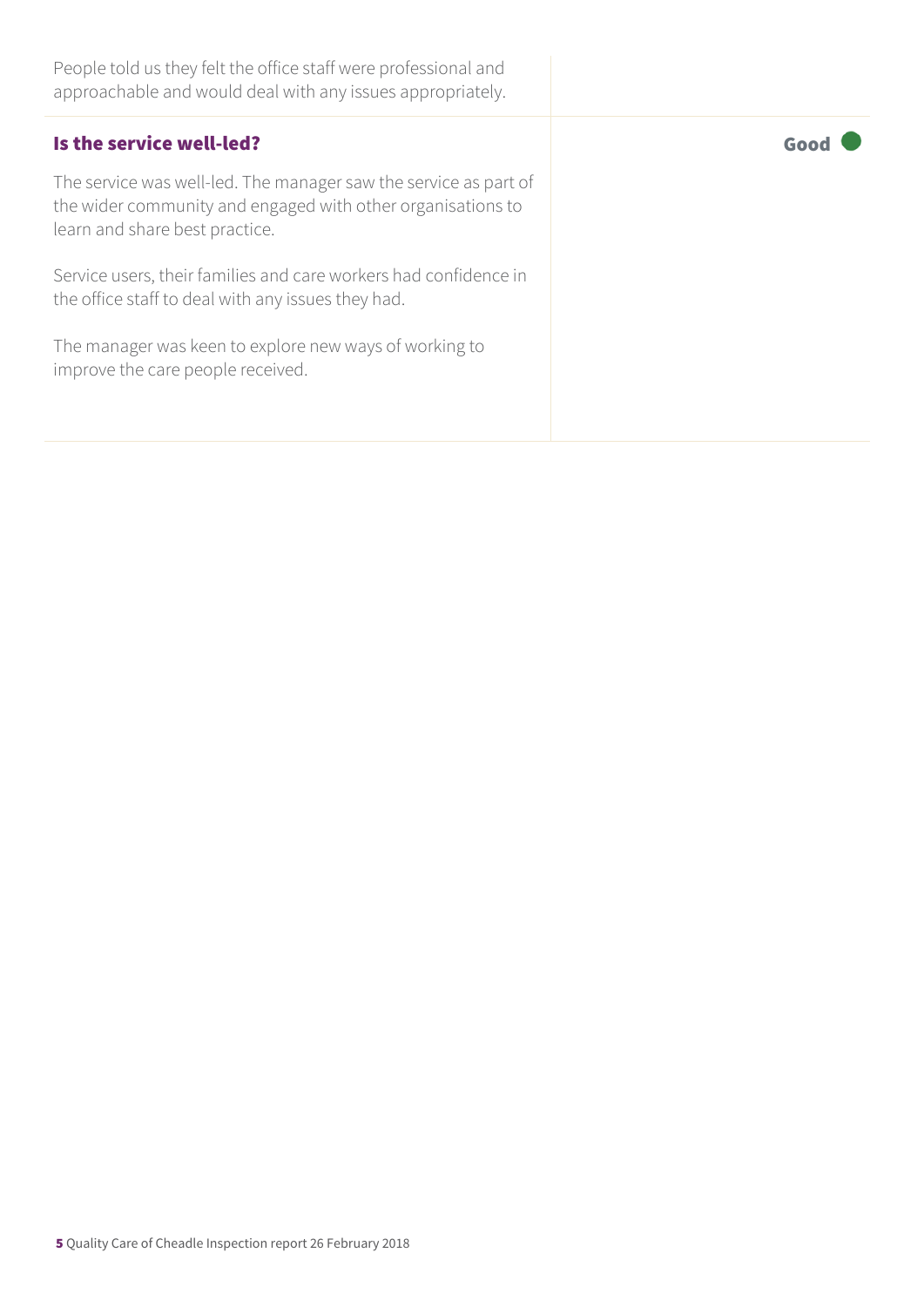

# Quality Care of Cheadle Detailed findings

# Background to this inspection

We carried out this inspection under Section 60 of the Health and Social Care Act 2008 as part of our regulatory functions. This inspection was planned to check whether the provider is meeting the legal requirements and regulations associated with the Health and Social Care Act 2008, to look at the overall quality of the service, and to provide a rating for the service under the Care Act 2014.

The inspection took place on 15 and 22 January 2018 and both days were announced. The inspection team consisted of one adult social care inspector and one expert by experience. An expert-by-experience is a person who has personal experience of using or caring for someone who uses this type of care service. The provider was given notice before our visit and we advised them of our plans to carry out a comprehensive inspection of the service. This is because the location provides a domiciliary care service and we needed to be sure that the Registered Manager or another senior member of staff would be in the office to provide information we would require as part of the inspection process.

Prior to the inspection, we asked the provider to complete a Provider Information Return (PIR). This is a form that asks the provider to give some key information about the service, what the service does well and improvements they plan to make. This was completed and returned by the provider in line with the requested timescales. We also contacted the local authority, the local authority safeguarding team and Healthwatch to seek their views about the service. The feedback from these agencies was positive.

We also considered information we held about the service, such as notifications in relation to safeguarding and incidents which the provider had told us about.

As part of the inspection we spoke with nine people who used the service, three relatives of people using the service, two care workers, the registered manager, the office manager and the Community Development Officer employed by the service.

We also reviewed a sample of people's medicine records, four care files, three staff recruitment records, staff training and development records, records relating to how the service was being managed such as records for safety audits and a sample of the services operational policies and procedures. We also reviewed feedback from service users and their relatives about the service being provided.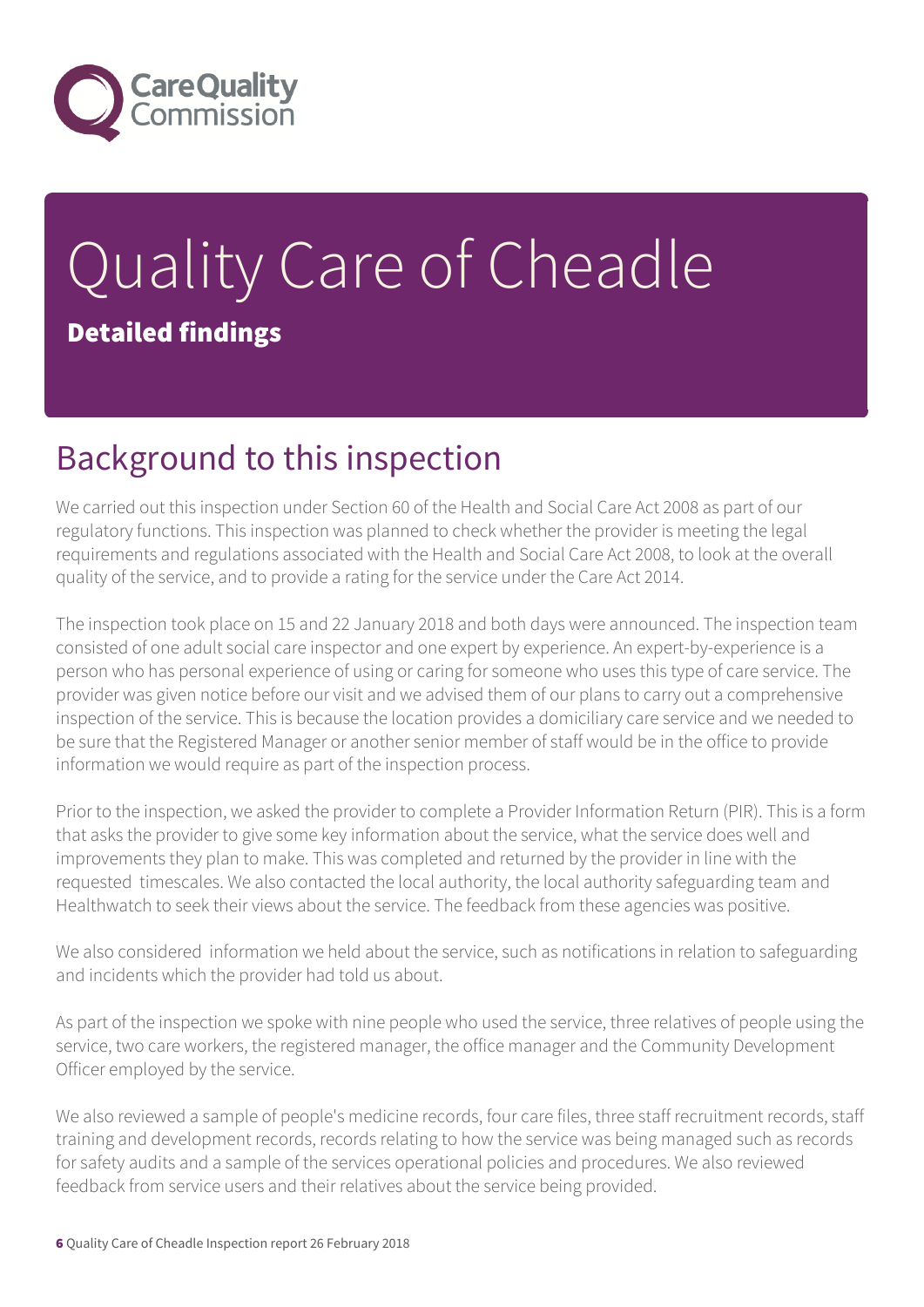## Our findings

At our last inspection in December 2016 we found that people may have been at risk of not receiving their medication as prescribed as the service did not have a recording system in place to detail the medicines administered to people from pre-filled dosette boxes. This was in breach of Regulation 12 of the Health and Social Care Act 2008 (Regulated Activities) Regulations 2014. Safe care and treatment. At this inspection we found improvements had been made and the medicine administration records (MAR) detailed each medicine the person had been prescribed. This meant it was now clear which medicines a person had taken and risks associated with medicines records were mitigated.

At our last inspection we also found there were no protocols in place for staff to identify when medicines that had been prescribed to be given 'as required' (PRN) should be given. At this inspection we found that this information was recorded and available to care workers. Having a protocol in place provides guidelines for staff to ensure these medicines are administered safely.

We asked people who used the service whether they felt safe. One person told us; "I feel very safe with all the carers. There are two or three different ones who come but they are all very careful and make sure I'm safe before they move me." One service user's relative told us; "[My relative] is very safe with the carer. I have absolutely no worries at all about safety.

We looked at how the agency protected people from the risk of abuse. We saw safeguarding policies and procedures were in place as well as a whistle blowing procedure for staff to report unsafe or poor practice. We saw records confirming care workers and office staff had undergone Safeguarding Vulnerable Adults training and that this training was updated annually. Care workers we spoke with understood the importance of protecting people from abuse and knew the process to follow. One care worker we spoke to said; "I wouldn't hesitate to speak to [the manager] whether it was about a service user or another care worker."

The manager told us that when concerns are raised they are either referred immediately to the local authority Safeguarding team or if the concern is minor it is recorded on a harm level log and these are discussed with the local authority every three months.

Staff were issued with a staff handbook containing the policies and procedures they need to follow to promote the safety and protection of people. A care worker we spoke with told us that when a policy or procedure changed then they attended a training session on the new process to follow. The manager told us that all care workers signed a confidentiality agreement before they started work. The care workers' records we looked at all contained the signed form.

Service user and care worker records were stored in locked cabinets in the office and computer records were held in a password protected system. This helped to ensure that confidentiality was maintained.

We looked at people's care records which contained risk assessments. These included risks to the person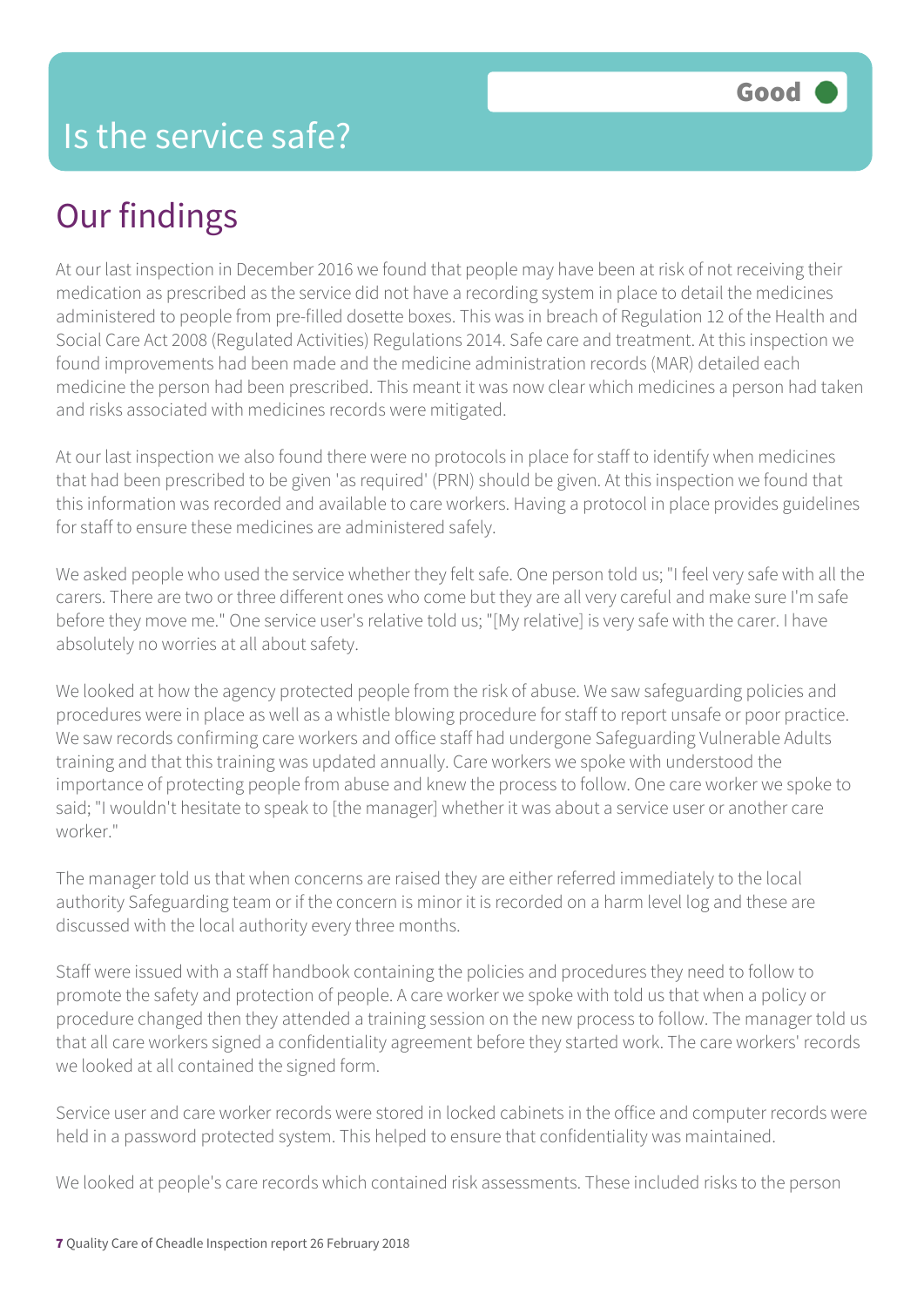from their home and environment and a medication risk assessment assessing the level of support the person would need to safely take their medicines. A personal risk assessment included details of any support the person may need with eating or drinking and any assistance they may need to move and the person's risk of falls. The manager told us these risk assessments were reviewed on a rolling basis at least annually or sooner if the needs of the person had changed. The assessments we looked at had been updated regularly.

The manager told us that a part of the risk assessment process was to allow people to take calculated risks rather than to restrict people's choices. We looked at a person's care record where it was recorded to encourage the person to keep mobile as their long term aim was to be able to attend church on their own. A care worker we spoke to told us; "We agree little goals with [the service user]."

The manager explained that another part of the assessment process was to try to match the service user with appropriate care workers. They said; "We try to people match the care workers to the service users. We see their temperament and have in mind the care workers that will best suit." This helped to make sure staff characteristics were suitably matched to be effective in responding to people's individual needs.

We examined recruitment files for three care workers. Records showed that appropriate checks were being made before people started work. Checks had been made with the Disclosure and Barring Service (DBS) before the care worker was allowed to work unsupervised. The DBS identifies people who are barred from working with children and vulnerable adults and informs the service provider of any criminal convictions noted against the applicant. These checks help to ensure only suitable applicants are offered work with the agency.

The manager explained that part of the care workers' conditions of employment was that they should inform the service if there were any changes to their circumstances that may affect their DBS record and in addition to this the service were renewing the oldest DBS checks to ensure the workers remained suitable to work with vulnerable people.

The induction programme for care workers is linked to the Care Certificate which is a set of minimum standards that should be covered as part of a new care worker's induction.

We saw records showing that care worker competencies were assessed in both classroom and on the job situations. The manager explained; "We have to know whether the care worker can demonstrate they can do the job in practice rather than a classroom." One training record we looked at said; "[Care worker] interacted well with [service user] and family." showing that the care workers' demeanour was assessed in addition to their practical skills.

Training in Equality and Diversity, Medication and Infection Control had been provided by NCFE, a nationally recognised awarding body for qualifications.

Care workers we spoke with told us they didn't feel rushed and had manageable rotas. One care worker we spoke with told us; "I spend the full time with [the service users] you can't rush them. If they need something else doing I will do it. You can't run out on people." Another care worker told us; "I'm not pressured to pick up more calls." A relative of a service user told us; "They don't clock watch even though they're busy and that's important so people don't feel rushed." A service user told us; "I think mainly they are all well trained and know what they are doing."

We asked service users whether they felt supported with their medication. One person we spoke with told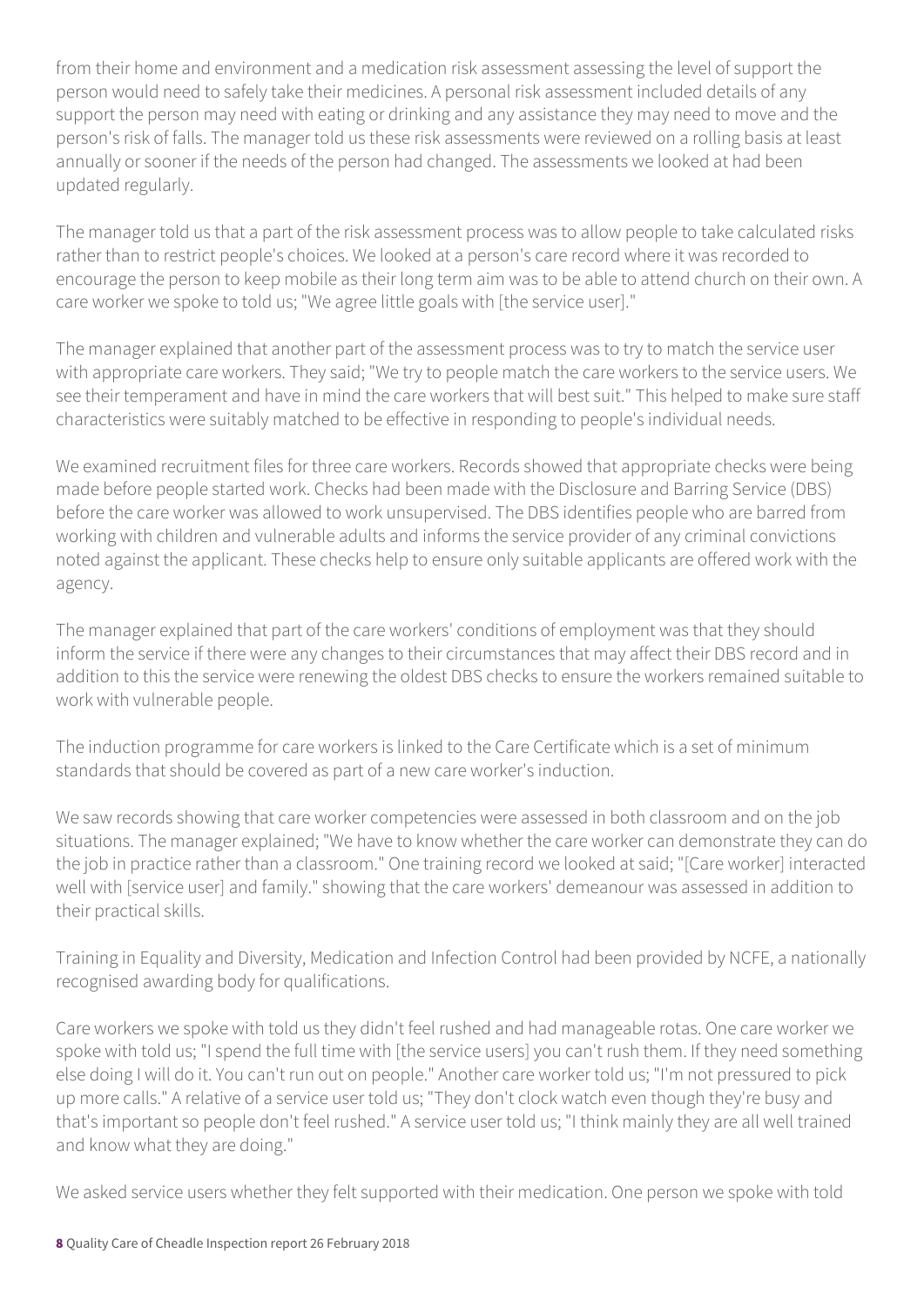us; "They sort out my tablets for me. I take them myself but they read out what it is and check that the dose is right and then they write it down in the book and make sure I've got a drink of water to take them with."

We found the service managed people's medicines safely and people received support with their medicines as required.

The service had an infection control policy giving care workers guidance on preventing, detecting and controlling the spread of infection. In addition training records showed that all staff had completed infection control training. Staff we spoke with confirmed they had access to disposable gloves, aprons and other protective equipment. This showed that the service provided appropriate equipment for staff to minimise the risk of cross infection.

Where the service managed people's finances, receipts were kept and transactions recorded on a financial transaction form. The receipts and the form were audited monthly to ensure people's money was safely managed.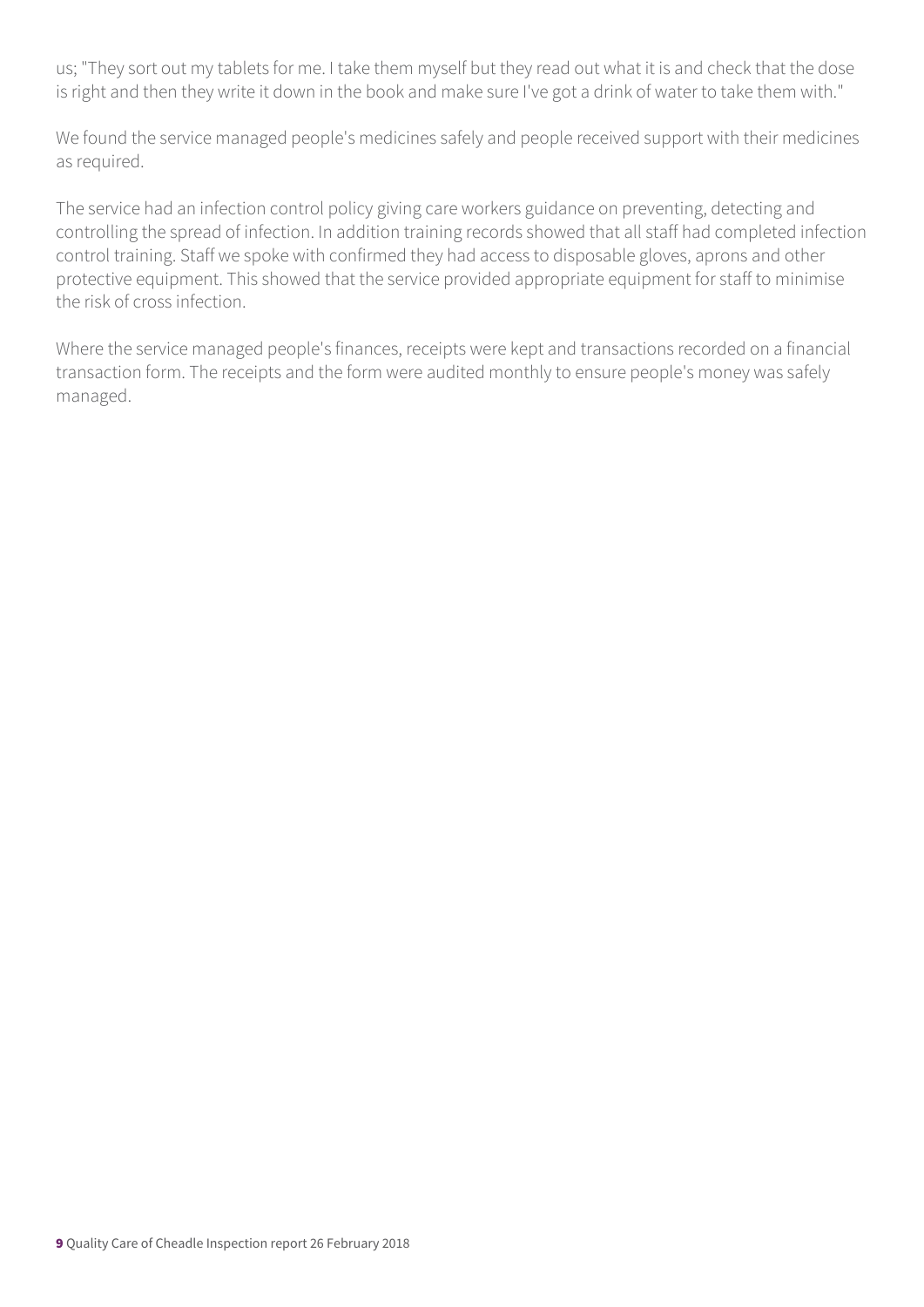## Is the service effective?

## Our findings

We asked people if their choices had been considered when their care had been planned. One person we spoke with told us; "They do what I choose." Another person said; "I've got a care plan but I don't bother with it, the care workers look at it but they always ask me." Care workers we spoke to told us; "We have enough information in the care plans."

The registered manager told us that cultural, religious and personal preferences were included in the care planning process. We saw records showing care workers underwent equality and diversity training as part of their induction and also had refresher training. We saw a care plan that recorded a person's preferences and said; "[Service user] wants control over who acts as a support worker for them." This meant that the person had been consulted about the care provided to them.

Adjustments were made for both service users and care workers with communication needs in line with the Equality Act (2010). The Community Engagement Officer explained that information was available in large print or printed on higher contrast paper or audio recording if required. She said; "Each person is considered individually." This meant the provider adopted a person centred approach for all the people they cared for and worked for them.

The service used an electronic call monitoring system which was monitored to ensure that people were receiving visits when they expected them and also that care workers had arrived safely.

We asked people using the service and their relatives whether they felt the care workers had the necessary skills to meet their needs. One person using the service told us; "They're excellent, very professional. I think they are absolutely brilliant." A relative told us; "They see to all of [my relative's] care without a problem."

Care workers we spoke with told us; "The training is great. It's really helpful." Another care worker told us; "We do it in small groups and there's time to ask questions." The manager told us they had run training courses in the evening for care workers who weren't available during the day. Following the classroom training the care workers' skills are assessed as they give care to people and they are given a retention of learning form to check how effective the training was.

At the time of our inspection the service was starting to provide some training to care workers online which would allow them to complete the training using a smart phone. We saw a computer in the training area which could be used by care workers who didn't have access to, or didn't want to use a smart phone or didn't have a computer at home. The Community Development Officer told us; "The care workers can log into the training from anywhere and can go back through it is they want to repeat a section. We can run reports to see who has completed the training and who hasn't."

Training records were kept on a computer system which indicated when care workers were due for refresher training allowing the training to be scheduled to ensure the care workers' training is current and up to date. We saw training records demonstrating that care workers' training was up to date.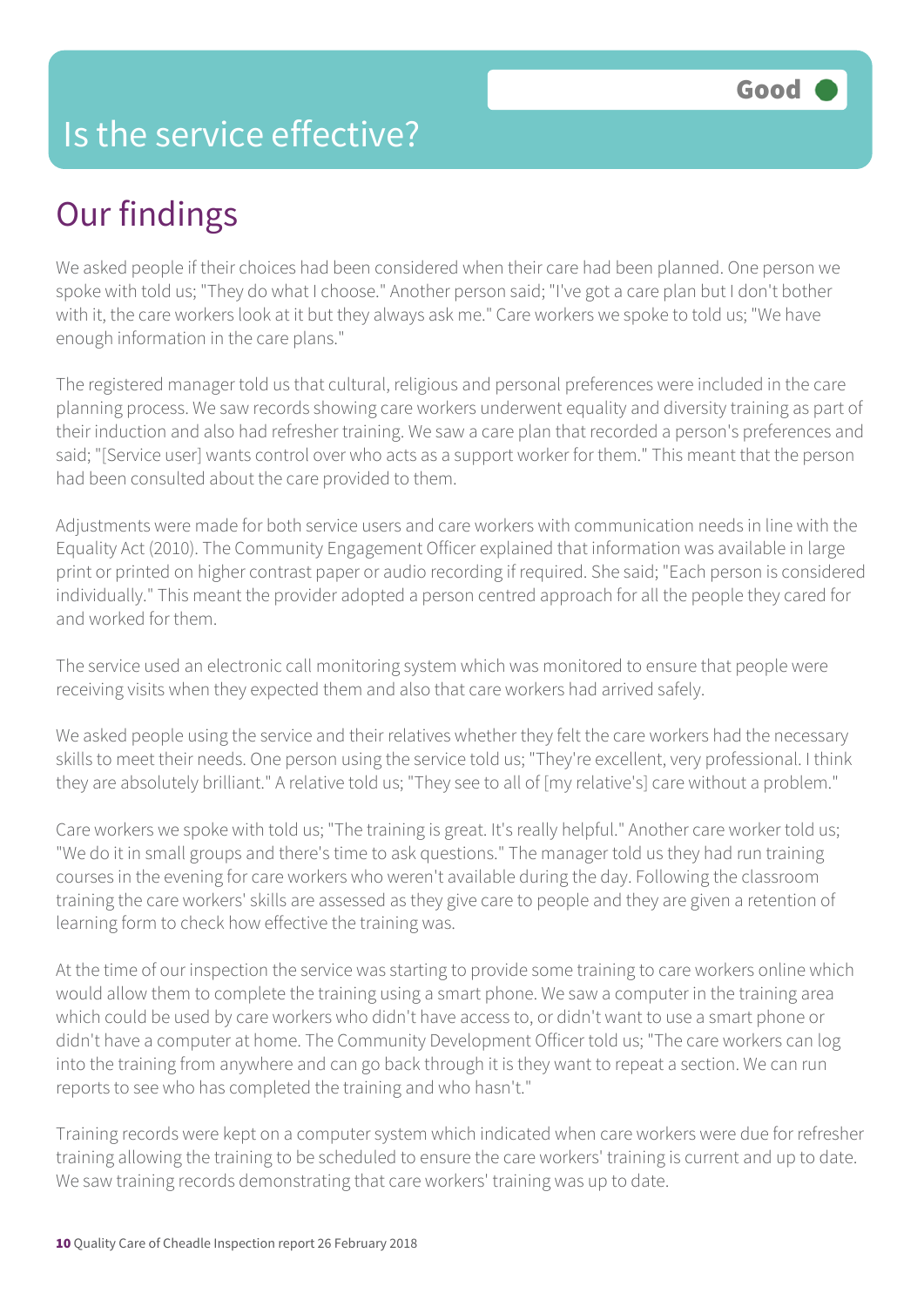We asked care workers if they felt supported in their role. One care worker we spoke to said; "The support from the office is the best thing. I've always been supported it's one of the reasons I've stayed." The registered manager told us care worker meetings were held every two months to keep them informed about developments in the service. One care worker commented; "They're good. It's all to do with what we're doing and new rules and regulations so we're kept up to date with changes."

Care plans we reviewed included an assessment of any support the person would need to eat or drink. One care plan we saw said; "Ask [service user] what they would like for tea, there will be many choices in the freezer. Heat the meal of [service user's] choice, they will need encouragement to eat healthy meals." Another care plan said; "Make all meals of [service user's] choice. [Service user] can eat their food but will please cut it into small pieces." Offering people choice and control over their daily lives is a key aspect of maintaining a person's dignity and life skills. Service users we spoke with confirmed they were given support to eat and drink if they needed it. One relative we spoke to confirmed; "[My relative] does forget to eat and drink unless somebody is with them and the carers are really careful to make sure they do eat. They leave them cold drinks between visiting times and note down whether they have had them or not." This meant people were supported to eat and drink sufficient amounts to meet their dietary needs.

We saw daily care records detailing which meals had been prepared for service users so care workers could suggest something different the next day.

We found the service worked well with other organisations to ensure people received the care and support they needed. One person told us how the service had helped them liaise with other organisations in order for them to get a treatment not available to them in their local area. Referrals to, and visits by other healthcare professional such as district nurses were recorded in the person's care plan. This showed people received additional support to meet their care and treatment needs when identified and required.

The service encouraged people to lead healthier lives through a social group they run called "Socially Yours". The group arranges a friendship group every week at which they provide food for the people there to prepare and eat a healthy meal. The group is open to both services users and the wider community. "Socially Yours" also has a wheelchair accessible allotment which people can go to and help work on the allotment or just go and watch. The Community Development Officer employed by the service told us; "We want to use it as a community thing. If you want to help with the allotment or just come along and watch you're welcome." This showed the provider was committed to maintaining links with the community to enhance people's lives through the provision of meaningful activities and opportunities.

We asked people who used the service whether their consent was always obtained. One person told us; "They never do anything without asking me if it's alright even though they do the same things nearly every time they come." Another person we spoke to told us; "They always have a chat with [my relative] and explain what they need to do."

The Mental Capacity Act 2005 (MCA) provides a legal framework for making particular decisions on behalf of people who may lack the mental capacity to do so for themselves. The Act requires that as far as possible people make their own decisions and are helped to do so when needed. When they lack mental capacity to make particular decisions any made on their behalf must be in their best interests and as least restrictive as possible. People can only be deprived of their liberty to receive care and treatment when this is in their best interests and legally authorised under the MCA.

The service acted in the spirit of the Mental Capacity Act by involving service users and, where appropriate, the person who knew the service user best when agreeing care plans. We saw a care plan which had been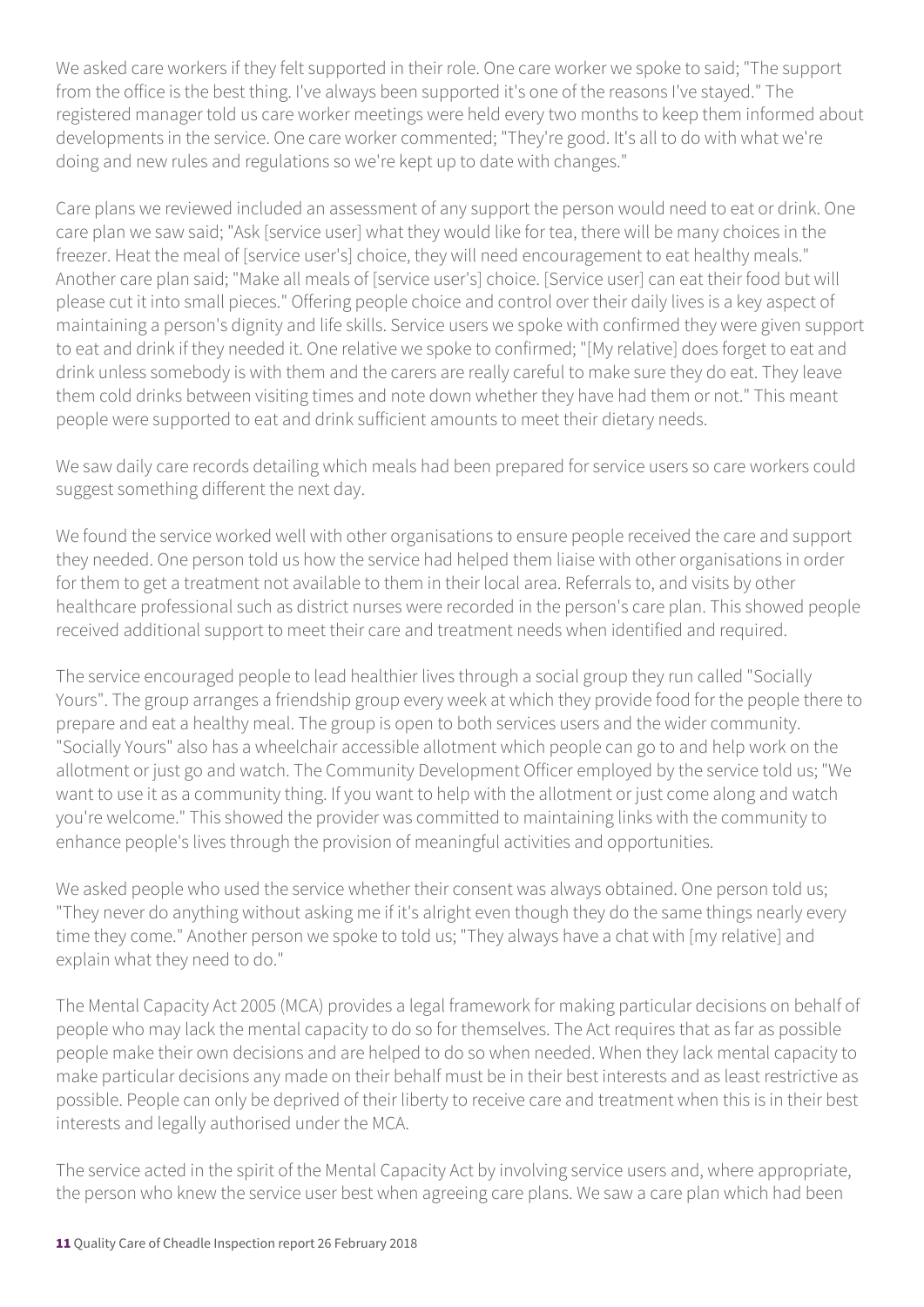drawn up involving the service user and their partner and contained information about how the service user would be able to communicate their consent. Care workers we spoke with understood the need to obtain consent and gave us examples of how they gained consent from different people. Discussions with the registered manager and staff showed they had a good understanding of the MCA and issues relating to consent. This meant there were suitable arrangements in place to obtain, and act in accordance with consent from people. At the time of our inspection the manager was introducing a new capacity assessment for all service users to strengthen their consent protocols.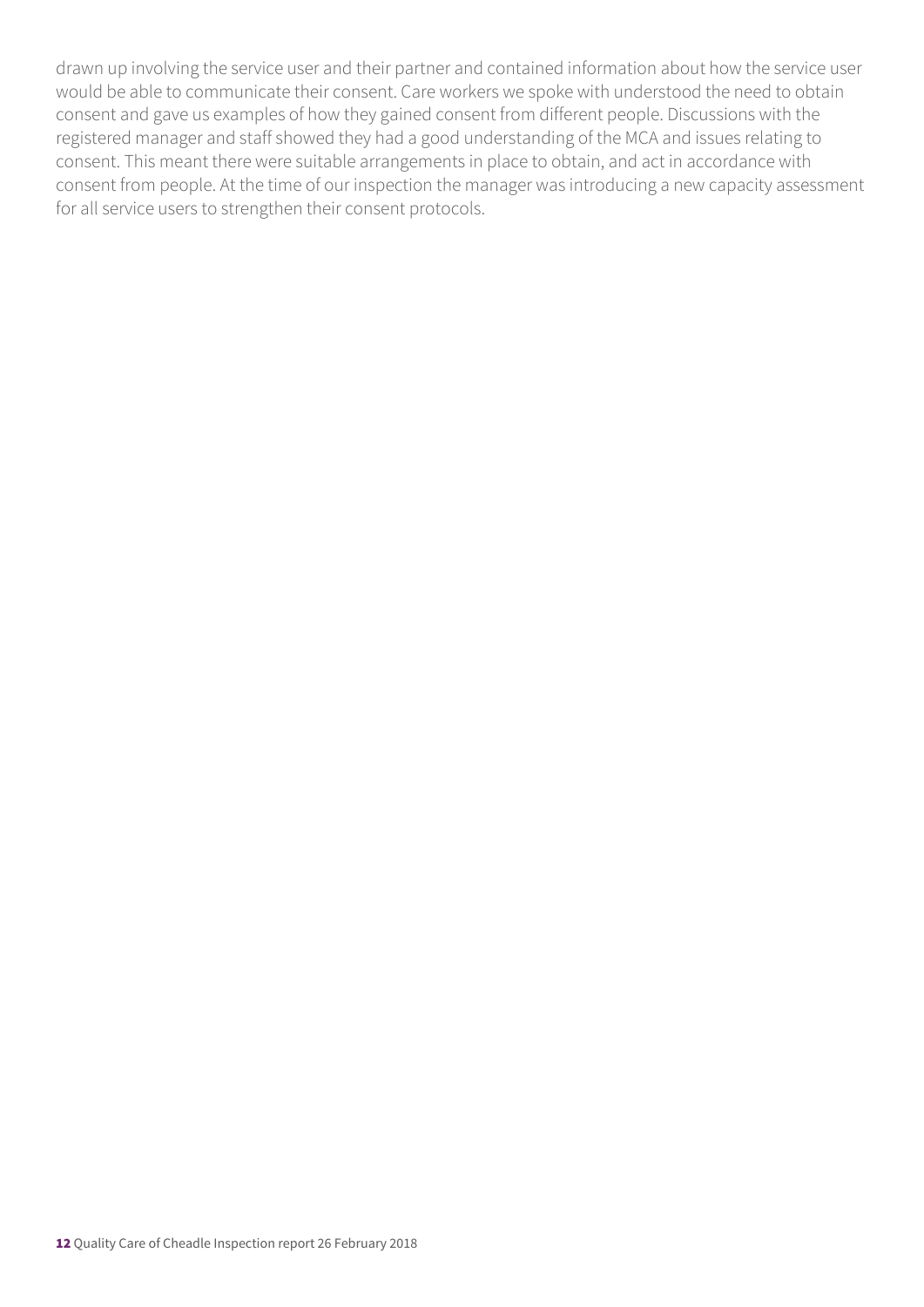# Our findings

We asked people who used the service and their relatives whether they felt they were treated with kindness and compassion. One person told us; "My carer needs some kind of award. She is just brilliant. When I have a shower, she is really gentle and dries me well. I feel right fresh and clean." Another person said; "The carers really goes the extra mile all the time. I look forward to seeing them. It's nice to have somebody to talk to."

People told us care workers communicated well with service users. One relative said; "[My relative] can't really talk very well but they let the care workers know whether they want something by doing a thumbs up or down and the care workers understand them." Another relative we spoke with told us; "[My relative] always has a bit of a laugh with the carers. You can tell they are really dedicated to their job." A care worker told us; "We encourage the people to communicate as much as they can." Another care worker said; "When I go to [service user] I speak to her niece and daughter as they are very involved in her care."

In the front of each person's care record there was a sheet containing details about the person's life and why they were receiving care. Care workers we spoke with said these were helpful when they first met the service users. One care worker said; "The best part of the job is getting to know the service users." A life history helps staff to find out about people's interests that might encourage meaningful conversations, social interaction and communication.

We found the service supported people to be involved in their care and remain as independent as possible. A service user we spoke with told us; "I try to do as much as I can for myself to try and be a bit independent but it's good to know they're there if I need them." Another service user said; "I try to be as independent as I can and I think they encourage that. They get my dinner ready but they don't do everything. They're very patient and let me prepare as much of my dinner as I can. I like that." The care plans we reviewed emphasised that people using the service should be encouraged to participate in their care rather than the care workers doing everything for them.

People told us that the care workers were polite and respectful. A service user we spoke with told us; "I like how respectful they are. They have to do some unpleasant things, like putting cream on me but they always keep me as covered as they can and make sure the curtains are closed. They do their best to make me feel comfortable about what they are doing."

Care workers were aware of the need to protect service users' confidentiality. They received training on confidentiality as part of their inductions and signed a confidentiality agreement. Care workers we spoke with demonstrated an understanding of the importance of protecting people's confidentiality. Service user and care worker records were stored in locked cabinets in the office and computer records were held in a password protected system. This helped to ensure that confidentiality was maintained.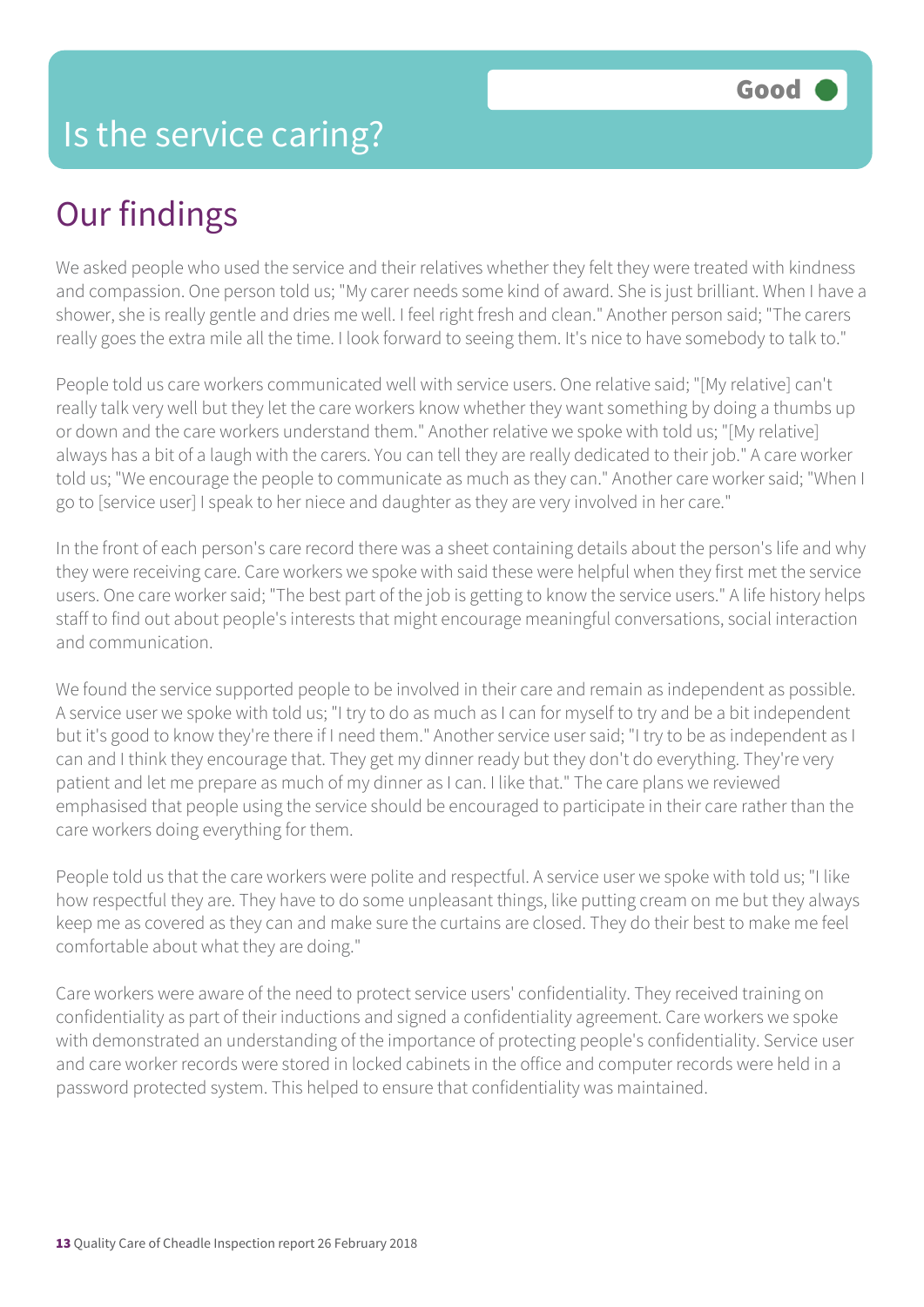## Is the service responsive?

# Our findings

We asked service users whether they received care that matched their needs. One person told us; "They came and talked to us about the care plan. They've made it very clear that if we find we need more support they can come and review things with us at any time." Another person told us; "When we first started with them, they came and went through everything I need. They made a few recommendations for me to think about and they said that if anything changes (in what support is needed) they will come and talk to me about it."

The care records we looked at contained detailed assessments of people's needs and preferences. Inside the cover of the care plan a sheet summarised what care the person was receiving along with details of why they needed the care and how they preferred the care to be given. This helped the care worker to know what was important to the person when delivering their care and support. We saw a care record where an extra visit had been put in by the service to allow the person to remain out of bed for longer.

The Community Development Officer explained the "Socially Yours" group was set up to encourage people to remain part of their local community. They told us; "We noticed people were a bit flat in January so we hired a room and thought let's get them together for a cup of tea." At the time of our inspection the group had held a range of activities with talks from health professionals and chair based exercise to promote people's health and reduce social isolation. The group had also linked into local schools where people attending the group would visit the schools for events like Remembrance Day and children from the schools would attend the "Socially Yours" events. Suggestions for future events were encouraged from the participants.

The service used an electronic call monitoring system to ensure that care workers had arrived safely and people had received their visits on time. The manager told us that since our last inspection the IT system they use had been upgraded so people on call had access to people's electronic records including their care plans and risk assessments so if any incidents happened out of office hours the same information was available.

The service has a complaints policy based on United Kingdom Homecare Association (UKHCA) guidance. The UKHCA is the professional association of home care providers. We asked people whether they knew how to make a complaint and would feel comfortable doing so. One service user told us; "If I was worried about anything I would have no problem in ringing them. I think the communication from them is really good. I must say though that I've got no complaints at all. They are all superb"

We looked at the complaints received by the service. They were well documented and included complaints made by care workers on behalf of service users. The complaints records also included the service's response and the lessons learned from the complaint. They also detailed actions taken as a result of the complaint. Records also showed that the service had checked with the person making the complaint that they were satisfied with the outcome.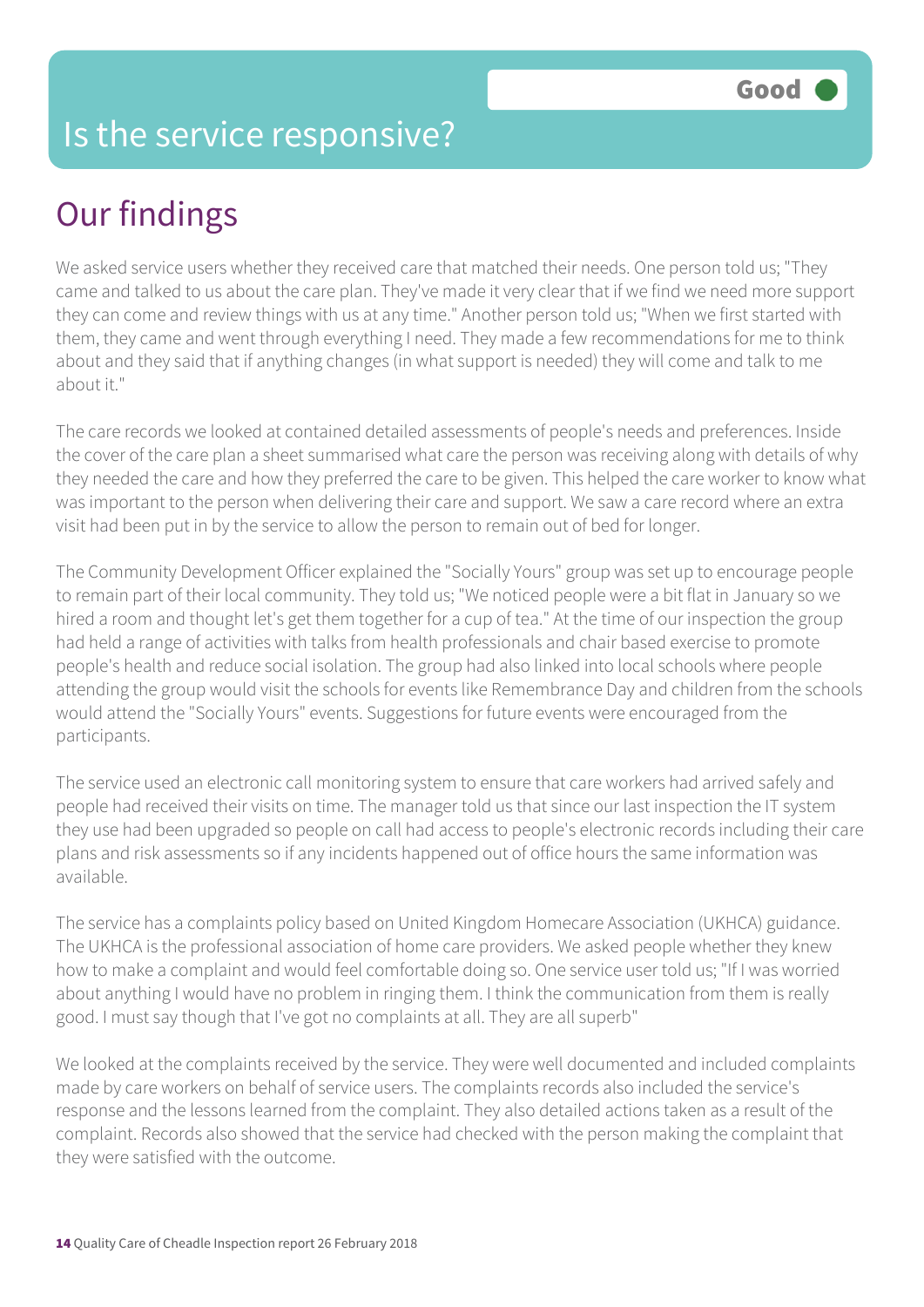At the time of our inspection no people were receiving end of life care. The registered manager told us that when people required end of life care the service would always contact the person's general practitioner and the district nurse services to support and advise them when necessary. Care workers received training in end of life care during their induction and through updated training. This training provided staff with the necessary skills and knowledge should they be required to support people who were nearing the end of their life.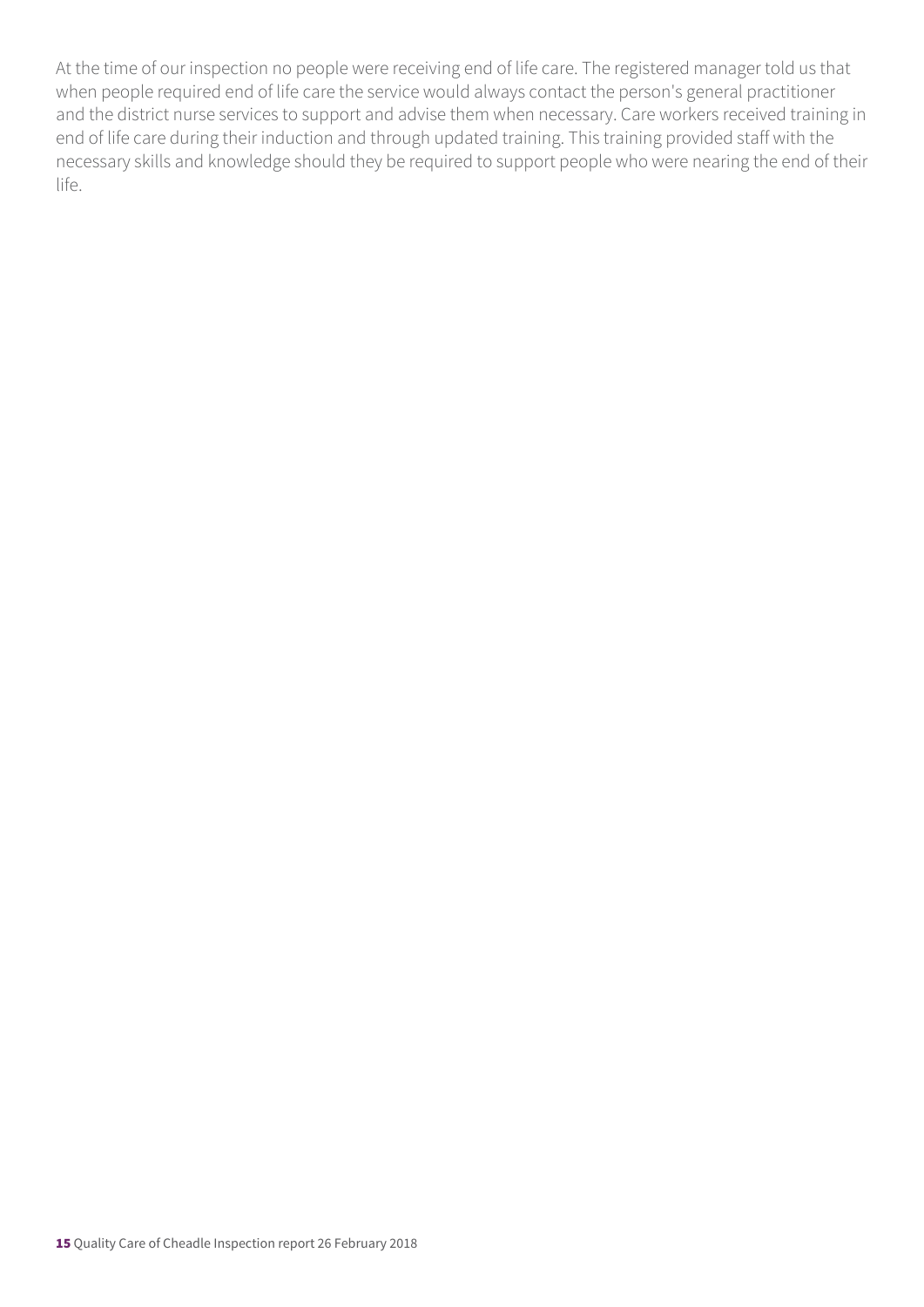# Our findings

We spoke to staff about the service. They told us; "The support from the office is the best thing. We've always been supported, it's one of the reasons I've stayed." Another care worker said; "It's a good company. I'm really happy." The manager told us that staff were told when they started that the office staff were there to support them and would always be happy to discuss problems with them. The manager gave us examples of how care workers had been helped or signposted to other support agencies. She told us; "We want the care workers to feel supported and know they can come to us for help. If we can help them we will."

The management team were committed to providing a friendly, professional service and care workers we spoke to confirmed that these values were demonstrated.

We found the service to be keen to engage with both other professionals and the community as a whole. An employee of the local authority told us how the service was keen to innovate and had been involved in a recent project to pilot an outcome based service. They told us this was a positive experience for both the local authority and the service and may help the local authority in future commissioning. The manager told us they were proposing another pilot with the council for a dedicated team to help people be discharged from hospital.

Members of the management team had also attended a focus group to discuss how people's medication could be better managed across the different health and social care services they may use.

Regular care worker meetings were held at which quality and other issues relating to the service were discussed and care workers were encouraged to raise things they would like to discuss. We saw minutes of recent meetings where new staff were welcomed and staff were informed that care workers had been shortlisted for care awards presented by the local authority. Care workers we spoke with told us they found the care worker meetings useful to keep up to date with things going on in the service.

Staff were also given well-being sheets as another method of letting the management know how they were feeling if they didn't want to speak face to face. The sheets were also given to service users so their wellbeing could be monitored.

The manager explained that a recent vacancy in the office had been advertised internally to staff and that the manager had brought in an external human resource company to do the recruitment to ensure the appointment was fair and transparent.

We saw newsletters sent to service users that included information about the service and the "Socially Yours" group. Information about other activities and events going on in the area such as computer training, activities at the local football club and other friendship groups were also included in the newsletter.

The service had a registered manager. A registered manager is a person who has registered with the Care Quality Commission to manage the service. Like registered providers, they are 'registered persons'.